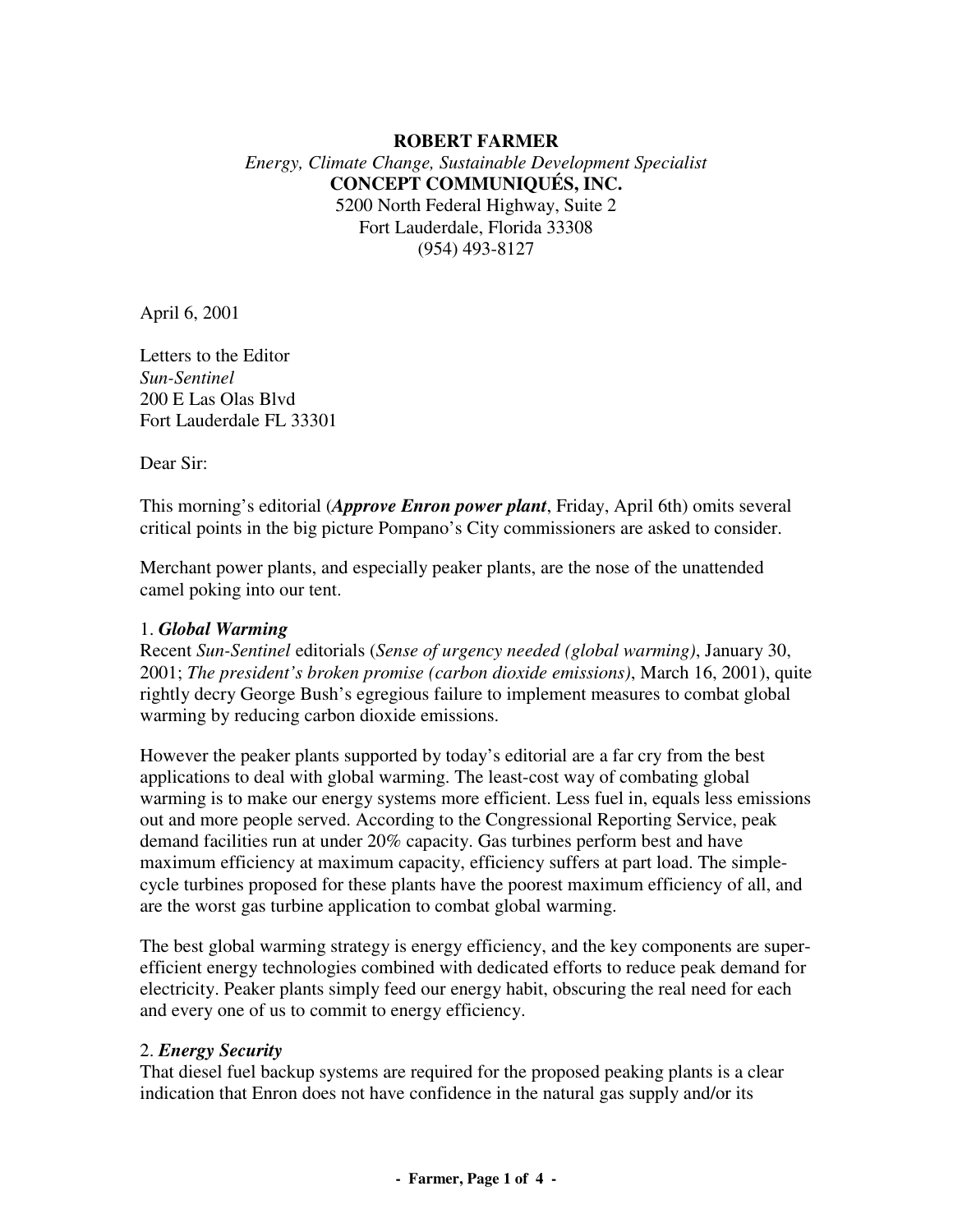economics. Nationally, demand for natural gas has been so competitive that in just two years, prices have risen from \$2.25 per thousand cubic feet (mcf) to \$9.80 mcf.

In addition to soaring prices, supply is also an issue. Enron proposes to import gas from Trinidad or Venezuela. Efforts are also underway to gain approval to build a gas supply pipeline in the ocean from the Bahamas to Fort Lauderdale. Neither scenario bodes well for non-diesel operation of the power plant.

If a reliable long-term supply of gas can be secured it also makes sense for the plant to be optimally efficient. The more efficient a power plant, the less fuel it needs to deliver power. We should not be using inefficient turbines and wasting natural gas resources. Instead, we should be planning to use these precious resources in the newest, most efficient technologies and sustainable energy systems. Of the most promising, laying the groundwork for a fuel cell/hydrogen, electricity/transportation infrastructure should be high on our agenda and is entirely within the realm of reality.

## 3. *Loopholes in State regulation*

Merchant power plant operators have recognized that current Florida law offers them unique opportunities to build power plants that do not fall under the purview of the Public Service Commission. While these particular plants must meet environmental regulations under the separate purview of the Department of Environmental Protection, they do not have to pass the state's Power Plant Siting Act or the PSC's test for need determination because they do not produce power from steam.

These simple-cycle power plants are therefore being built on a speculative basis with local communities being required to act as the *de facto* public service commission and having responsibility for determining the plant's need, in lieu of the PSC. Merchant power plant operators are counting on local communities, in their naivete, simply buying into the sales pitch. Realistically, the proposed plants for Pompano and Deerfield may not be so speculative. It has been suggested that the power from these peaker plants will be sold to FPL, replacing the emissions from FPL's Port Everglades plant. Shouldn't the potential sale of this power be considered part of the ratebase, requiring a need determination as an extension of FPL's resource mix?

This is among the many questions the Legislature should be asking in response to the Energy 2020 Study Commission's hurried and woefully inadequate report on wholesale restructuring. A cogent report on both retail and wholesale restructuring, and their implications for the state's long-term planning needs, is required before the Legislature can close the loopholes the merchant plants are seeking to exploit, to our long-term detriment.

Florida's Public Service Commission has determined the entire state needs 10,000 megawatts of additional generating capacity by the year 2010, yet currently, to my knowledge, there are applications across the state for 41 merchant power plants–enough to provide at least double that capacity.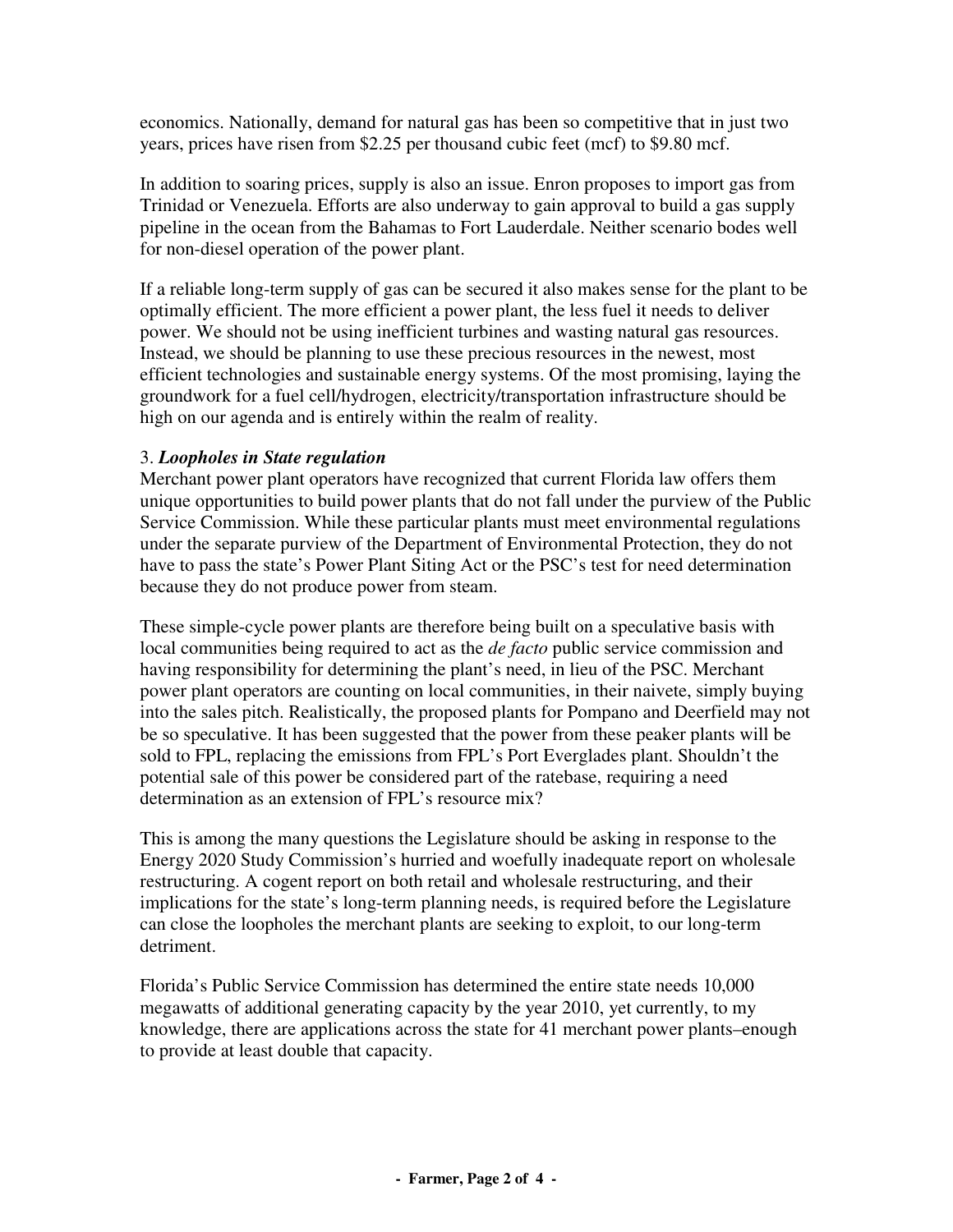What do the merchant power plant owners plan to do with all this excess capacity? At what price to Floridians?

# 4. *Planning and Need Determination*

On the positive side, these merchant power plants have opened the door for a new concept that offers the promise of sustainability—local need determination. To be sure, "a region that expects to add 2.3 million people during the next 20 years should be preparing now for the additional energy needs such growth will create." But these merchant power plants are being foisted on us by business enterprises whose motives are not always for the betterment of the community. It is they who have determined what our "needs" are. Perhaps we do indeed need more generating capacity, but prudence and good planning should take place first with a need determination assessment by the communities of our region, not our suppliers alone.

In addition, the 28-acre site proposed for this power plant sits on a 106-acre tract of land which has been under careful development into a prime industrial property. It has the potential to attract a high-tech industry, perhaps even an energy park where renewable technologies are manufactured. The site could employ up to 300 people with careful nurturing. The proposed power plant will employ 12 people, and its site has the potential to be expanded to 56 acres with no regulatory process to inhibit it. This could destroy any opportunity for further development of the surrounding 50 acres. Do we need the power plant? Do we need high-tech industries? Do we need high-tech energy industries?

We, the communities, should be deciding what it is we need, and then determining who, what, and how our energy future will be built. And we have plenty of expertise right here in South Florida to do this assessment. Enron could well be just the supplier we want and need, but let us determine that first. We aren't ready to give the go ahead yet, and there's no need to panic although we should certainly move ahead smartly with our planning.

Such an assessment should take into consideration our ability to integrate new alternative fuel technologies into our supply-side mix, with demand-side efficiency programs and education a primary goal, so that we can plan and build a truly sustainable energy future. This is too important a decision to accept a 30-year sunk investment in infrastructure at this time. This infrastructure will make new energy systems such as distributed fuel cells difficult to implement, and will require expensive decommissioning and cleanup when the peaker plants become obsolete because of newer technologies.

Such a poorly planned move as giving carte blanche to our suppliers without determining what it is we really want our energy future to look like will seriously affect our ability to transition to a sustainable energy future.

Pompano's City commissioners should not approve the site's rezoning, "for the good of Pompano Beach, and all of South Florida." We South Floridians must do our homework before we rush into something that cannot be undone without great cost to us, to the environment, and to our energy future.

Respectfully, Robert Farmer, Energy Planning Engineer